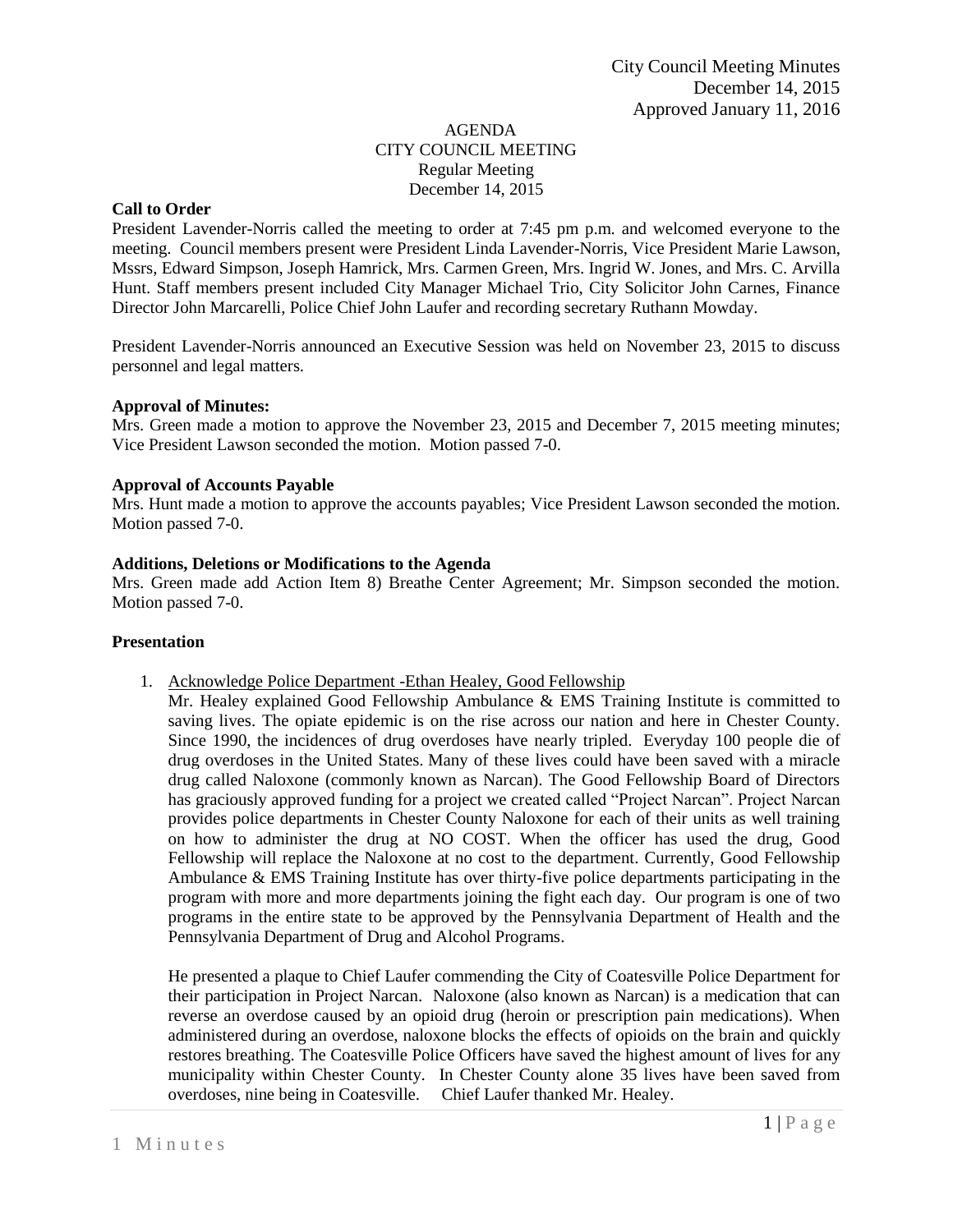# 2. City TMDL Plan - Beth Uhler, Cedarville Engineering

Ms. Uhler provide a background on Total Maximum Daily Local (of Pollutants) (TMDL). A plan to address the pollutants is a requirement of EPA and a mandated NPDES MS4 Program. The NPDES Permit is required to recognize and increase awareness as a point source pollutant and manage storm water as any other point-source pollutant. The 1<sup>st</sup> permit was effective in 2003. There are 6 minimum control measures to implement best management practices. 1) Public education and outreach; 2)Public involvement and participation; 3)Illicit discharge detection and elimination; 4)Construction site storm water runoff control; 5) Post construction storm water management for development and redevelopment; and 6) Pollution prevention/good housekeeping. The  $2<sup>nd</sup>$  permit was effective in 2013 and is a continuation of the minimum control measures. The new permit will be effective in 2018 (due September 2017). It will be a continuation of the minimum control measures and TMDL requirements and ad pollutant control measures and pollutant reduction plans (discharges to waters impaired by nutrients and/or sediment.

## 3. Coatesville Trout Rodeo-David Terry

Mr. Terry asked Council for their approval for a Coatesville Trout Rodeo called FISH (Fathers involved shedding help) in April 2016. He would needs permission and access to Brandywine Creek. The rodeo will provide fishing opportunities and fishing experiences in a safe controlled, environment. The day will help encourage fathers and children to enjoy fishing as an outdoor family event. Fishing rodeos are a great way to introduce a child to fishing - even if you have never been fishing yourself. Give a child a fish and he will eat for the night, teach a child to fish and he will feed his family for life.

Council thanked Mr. Terry for his dedication to the City of Coatesville and teaching the children. We need this type of out of the box thinking.

## **Citizens' Hearings –** *Regular Action Items Only* **(3 Minutes)**

## Khadijah AlAmin

Ms. AlAmin voiced her concerns on raising the City taxes. The City already has a high tax millage. The money should be withdrawn from the Trust Fund. She presented Council President with a letter from Ventnor Wright.

## Mae Barton

Ms. Barton voiced her concerns on raising City Taxes. The seniors will not be able to afford to live here.

#### Charlene Johnson

Ms. Johnson voiced her concerns on raising taxes and asked Council to take the money from the Trust Fund.

## Darryl Tucker

Mr. Tucker stated there have been increases in the last three years. People can not afford to pay higher taxes.

#### Crystal Thomas

Ms. Thomas explained she has properties in all wards. She voiced her concerns on raising taxes and asked Council to take the money from the Trust Fund. Mr. Marcarelli explained the four options presented to Council for the budget.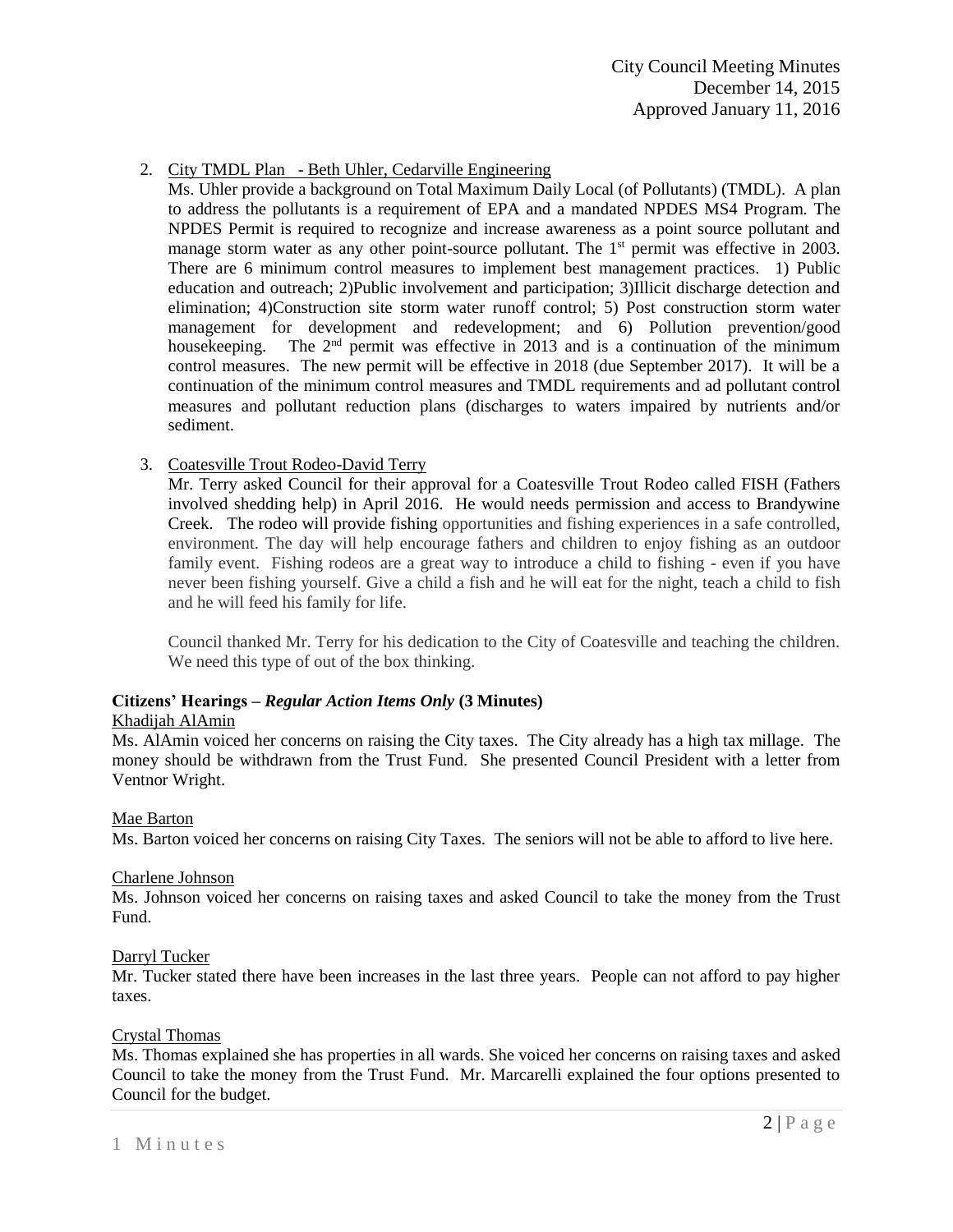## Darlene Jennings

Ms. Jennings expressed her concerns on raising taxes. A Tax increase hurts Coatesville residents and businesses.

#### Ventnor Wright

President Lavender-Norris read a letter sent by Mr. Wright asking not to increase taxes.

Mrs. Green made a motion to close citizens' hearings on regular action items only; Vice President Lawson seconded the motion. Motion passed 7-0.

#### **Discussion Item**

There were no discussion items at this time.

#### **Regular Action Items**

1. Receive and consider second reading an Ordinance amending Chapter 104-1 (L)(3) "Solid Waste Fees" providing for an annual registration fee of \$25.00 for Private Hauler dumpster service in the City of Coatesville to identify that such fee is charged per Tax Parcel serviced by Private Trash Hauling service and not "per dumpster"

Vice President Lawson made a motion to approve second reading and adoption an Ordinance amending Chapter 104-1 (L)(3) "Solid Waste Fees" providing for an annual registration fee of \$25.00 for Private Hauler dumpster service in the City of Coatesville to identify that such fee is charged per Tax Parcel serviced by Private Trash Hauling service and not "per dumpster"; Mrs. Hunt seconded the motion. Motion passed 6-1. Mrs. Jones was the dissenting vote.

2. Receive and consider second reading and Ordinance amending Chapter 108-1.I. (1) fees for collection of solid waste per week for per parcel to add a new subsection I.I (a) allowing for a \$5.00 reduction in the yearly cost of same when the entire bill for solid waste is paid at the time for the first installment payment

Mrs. Hunt made a motion to approve second reading and adoption an Ordinance amending Chapter 108-1.I. (1) fees for collection of solid waste per week for per parcel to add a new subsection I.I (a) allowing for a \$5.00 reduction in the yearly cost of same when the entire bill for solid waste is paid at the time for the first installment payment; Mrs. Green seconded the motion. Motion passed 6-1. Mrs. Jones was the dissenting vote.

3. Receive and consider an Ordinance appropriating specific sums estimated to be required for the specific purposes of the City Government as herein set forth, for the year 2016 Mr. Marcarelli provided Council with the amounts appropriated from revenues available for the year for the departments, bureaus and specific purposes.

The next meeting will be a budget workshop with a public meeting after to adopt the 2016 budget. The meeting is scheduled for December 17, 2015 at 6pm (budget) and 8pm (public meeting).

Mrs. Green made a motion to table the Ordinance appropriating specific sums estimated to be required for the specific purposes of the City Government as herein set forth, for the year 2016 until the next meeting; Mrs. Hunt seconded the motion. Motion passed 7-0.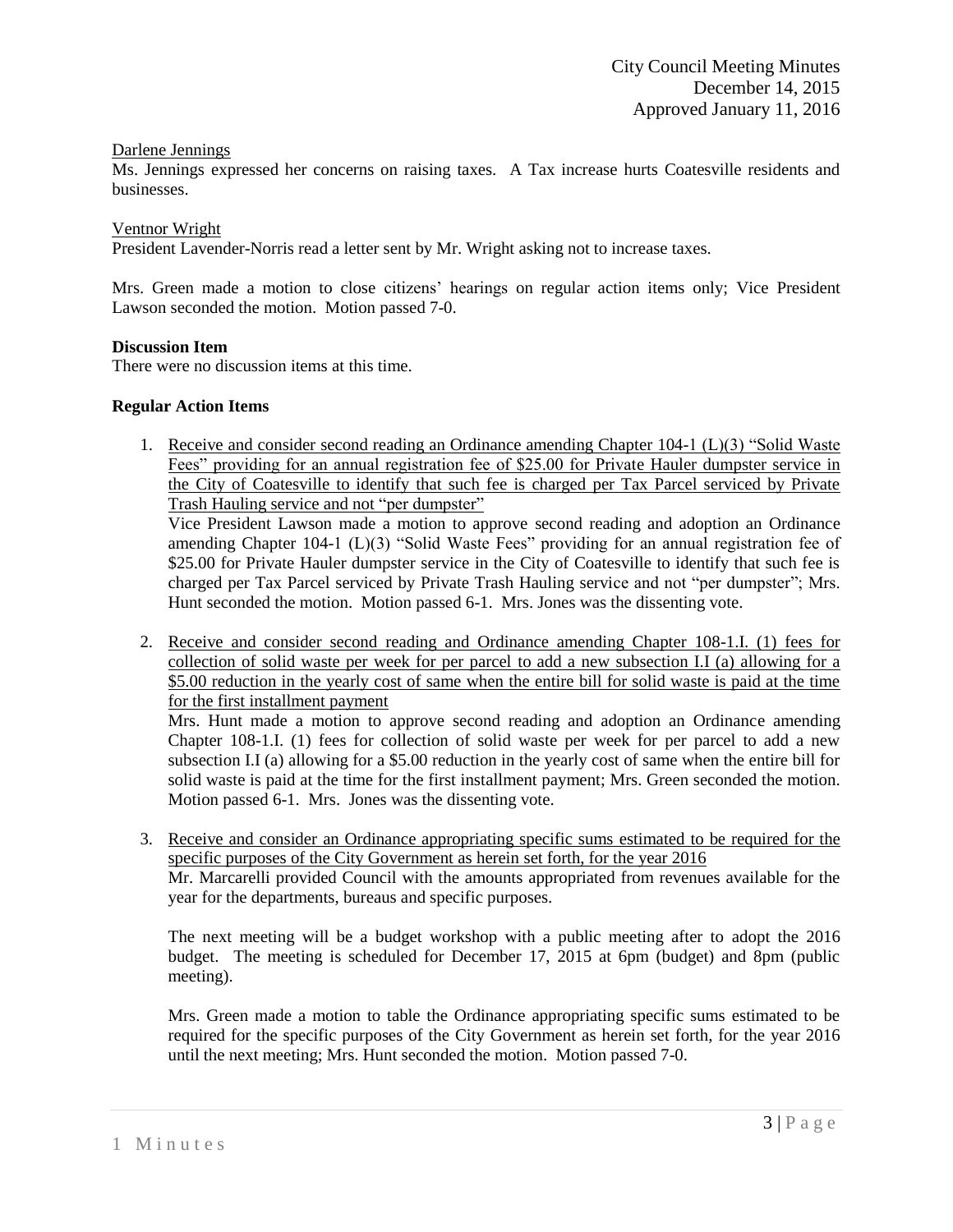- 4. Receive and consider Ordinance amending Chapter 203 (Taxation) establishing the tax rate for General purposes for the year 2016 Mrs. Green made a motion to table an Ordinance amending Chapter 203 (taxation) establishing the tax rate for general purposes for the year 2016 until the next meeting; Mr. Hamrick seconded the motion. Motion passed 7-0.
- 5. Receive and consider an Ordinance providing for salaries and wages for personnel employed by the City of Coatesville Mr. Hamrick made a motion to table and Ordinance providing for salaries and wages for personnel employed by the City of Coatesville until the next meeting; Mrs. Green seconded the motion. Motion passed 7-0.

Council agreed to schedule a budget workshop on December 17, 2015 at 6 pm and have a special meeting after the workshop for the 2016 Budget adoption.

- 6. Receive and consider proposal for 2016 Tax Revenue Anticipation Note (TRAN) Mr. Hamrick made a motion to approve the proposal for 2016 Tax Revenue Anticipation Note (TRAN); Mr. Simpson seconded the motion. Motion passed 7-0.
- 7. Receive and consider Resolution awarding the 2016 Tax Revenue Anticipation Note (TRAN) Mrs. Hunt made a motion to approve a Resolution awarding the 2016 Tax Revenue Anticipation Note (TRAN); Vice President Lawson seconded the motion. Motion passed 7-0.
- 8. Receive and consider Breathe Center Agreement Mr. Carnes provided a brief overview of the Breathe Center request for the usage of the Coatesville Memorial Community Center.

Vice President Lawson made a motion to approve the Breath Center Agreement for the use of the Coatesville Memorial Community Center; Mrs. Hunt seconded the motion. Motion passed 7-0.

## **Solicitors Report**

Mr. Carnes announced the City has filed a brief in Filed a reply brief with in support of the City's position that Huston Prope1ties, Inc.'s Class <sup>A</sup> Office Building -the Old Lukens' Headquarters in Coatesville. Huston Properties, Inc. a wholly owned subsidiary of the Stewart Huston Charitable Trust is not tax exempt.

Working with DEPG and Jim DePetris to establish an Escrow Agreement for DEPG to cover legal and engineering and related costs.

Worked with Finance Director John Marcarelli and bond counsel to obtain TRAN of 1.2 million dollars with Coatesville Savings Bank.

The City Solicitor has worked on various matters involving litigation and assisted the City in its interpretation of codes, rules and regulations.

# **City Manager's Report**

Mr. Trio announced the Gateway Redeveloping project with Mr. DePetris and Legend Properties is moving forward.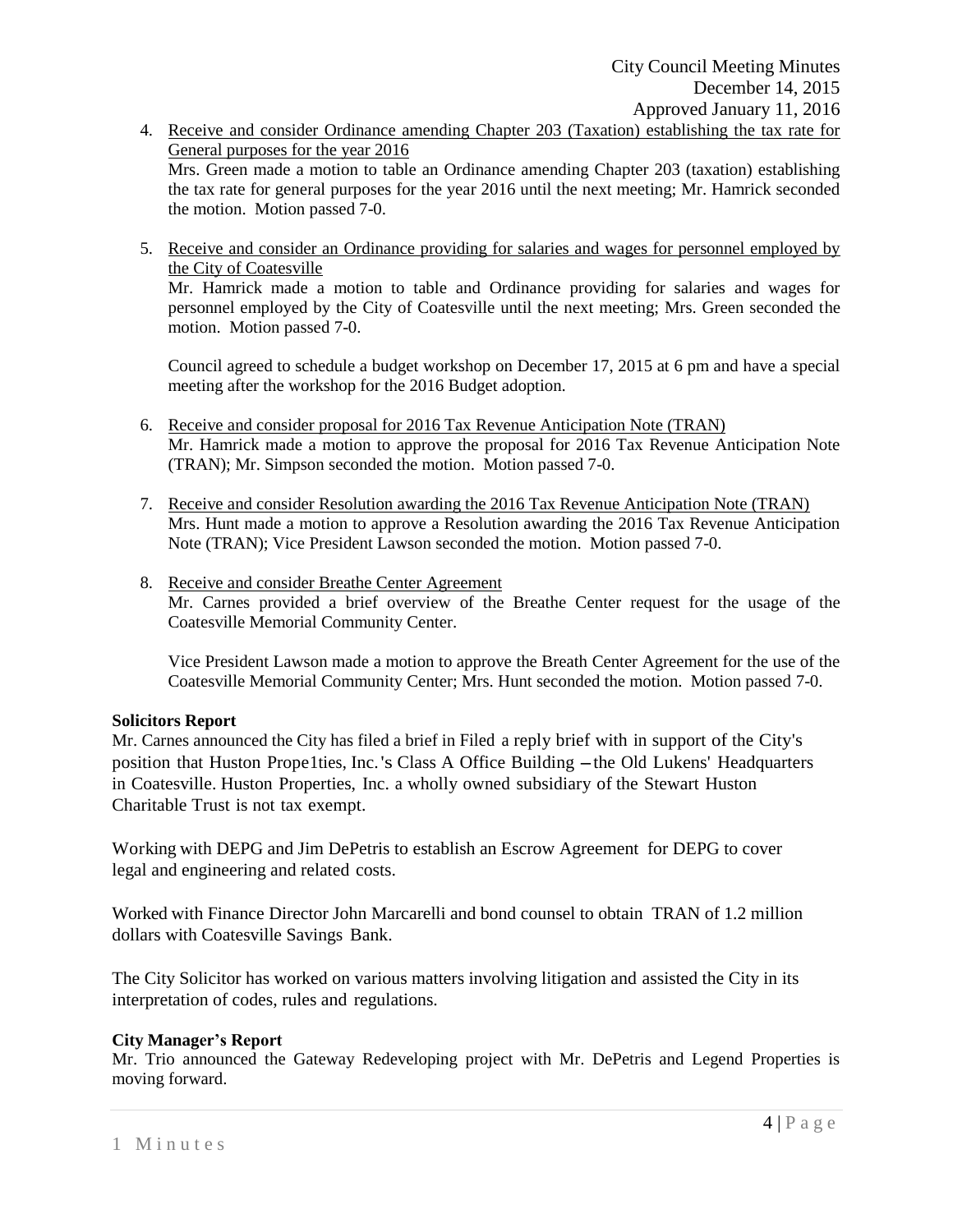A DCED grant has been approved to assist with a 100 space parking garage.

Train Station meetings have been via conference due to budgetary problems. The line schedule for the Train Station has shifted about 6 months.

Public Works Department has been working at full staff. The sweeper and leaf pick up have been on the streets intermittently. The Codes Enforcement has been working with the Housing Association and getting good solutions.

# **Citizens' Hearings –** *Non-Agenda Items Only* **(3 Minutes)**

## Sylvia Washington

Ms. Washington discussed problems with her neighbors and tenants. They have been charged four times for the same complaint. President Lavender-Norris asked Ms. Washington to set up a meeting with the City Manager.

# David DeSimone

Mr. DeSimone announced he has been working on his properties on the West End. He expressed his concerns on the abundance of trash by property owners. People are not taking care of their properties.

Mrs. Green made a motion to close citizens' hearing on non-agenda items; Vice President Lawson seconded the motion. Motion passed 7-0.

# **Special Events**

There were no special events at this time.

# **Council Comments**

Mr. Hamrick thanked everyone for attending the meeting. He announced a meeting was held by the WCCCOG on December  $2<sup>nd</sup>$  to discuss moving forward in 2016. They will focus on one topic at a time. The first is certifying on disasters. He commended the Police Chief and the Police Department on their award. It is refreshing to have Mr. Trio on board. Mr. Trio has a lot of good input.

Mrs. Green thanked everyone for attending the meeting and voice their opinion on the budget. She thanked the Chief for an awesome job on their award. The Sergeant Ollis and the Police Department did a great job with Shop with a Cop. She expressed her appreciation for staff and wished everyone a Merry Christmas. She thanked Mr. DeSimone for being a responsible landlord.

Mrs. Jones thanked everyone for attending the meeting. It is always good to have your encouragement. She thanked the Chief for outdoing himself again. She quoted "As you can see the money is funny, and the change is strange."

Mr. Simpson thanked everyone for attending the meeting. Kudos to the Police Department on their award. He congratulated Sergeant Ollis on Shop with a Cop. Although he was unable to attend this year, he stated "It is a very humbling experience to see the joy on kids' faces." A majority are not shopping for themselves. It is touching to see. Merry Christmas and Happy New Year.

Mrs. Hunt echoed the sentiments of her fellow Council. Thank you for spending the evening with us. She thanked Sergeant Ollis for all the work he does. The Chief and Police Department have outdone themselves once again. Thankful for the administration and all the work they have done. I am looking forward to the New Year. Wish you all a blessed holiday season and a prosperous New Year.